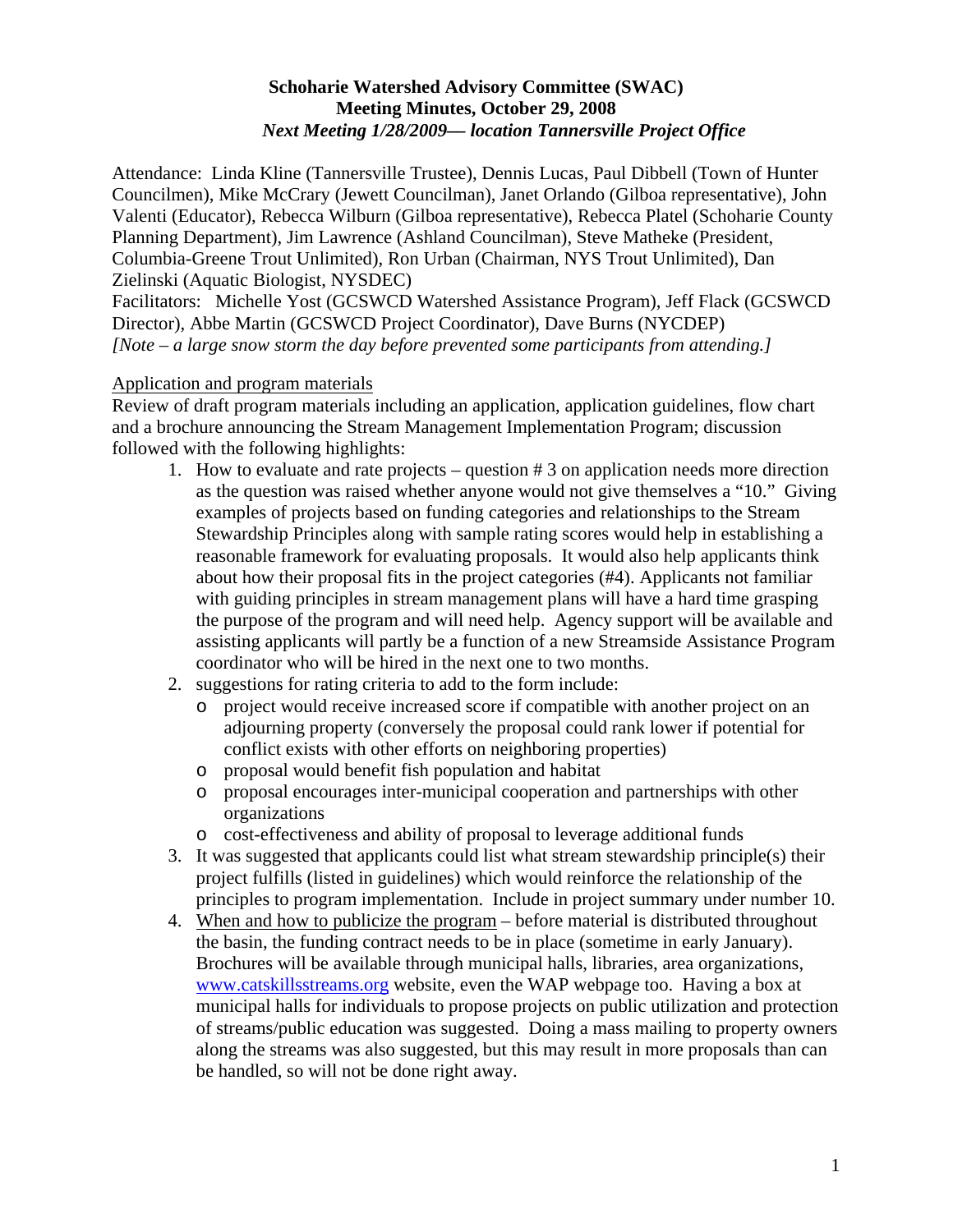5. Submission deadlines – discussion centered on having deadline dates of 2/1 and 8/1 annually to allow time to incorporate into the basin work plan. Applications could be submitted anytime but applicants will need to know there will be an approx. 3 month review period following the deadlines (e.g., February, March, April for proposals submitted by Feb.  $1<sup>st</sup>$ ) to allow for staff, SWAC & subcommittee (as relevant) review and time to address questions or concerns. The SWAC will establish a meeting to vote on proposals after the review period. The only application cycle for 2009 will be 8/1/09 to allow enough time for program development.

#### Updates to 2007-2009 Action Plan (handout provided)

The action plan was discussed and it was clarified that all the items in the 2007-2009 action plan are already funded – these tasks will not be funded through SWAC implementation funds. It will be important to incorporate future SWAC projects into action plans to assure projects are completed in a timely manner and do not fall through the cracks.

## Subcommittees

We will try to hold meetings of the three subcommittees (education, habitat and recreation and highway supers) before the next SWAC meeting (1/28/09). A list of subcommittee participants was handed out, please contact Michelle if you would like to be added to one of the groups. Tapping into members' areas of interest and expertise, subcommittees will be expected to brainstorm ideas for possible implementation projects.

General Funding Categories – the following was provided as a framework from which to work and will be used as a guide to get the SWAC started. In addition to the \$2 million for this program, there are other separate commitments by the DEP as part of the 2007-2011 filtration avoidance waiver which will maximize and complement this program's effectiveness, e.g., new positions (Streamside Assistance Coordinator, Education and Outreach coordinator).

| <b>Funding Category</b>                        | Percentage | <b>Funding</b> |
|------------------------------------------------|------------|----------------|
| <b>Education and Outreach</b>                  | 5          | 100,000        |
| Highway/Infrastructure                         | 15         | 300,000        |
| Landowner Stream Assistance                    | 40         | 800,000        |
| Stormwater Implementation and critical area    |            |                |
| seeding                                        | 15         | 300,000        |
| Recreation-based opportunities                 | 5          | 100,000        |
| <b>Habitat Enhancements</b>                    | 5          | 100,000        |
| <b>Planning and Assessment</b>                 | 5          | 100,000        |
| General Project (something not anticipated, or |            |                |
| doesn't fit in another category)               | 10         | 200,000        |
|                                                | 100        | 2,000,000      |

## Topics for Speakers for SWAC

÷

The group felt many educational topics can be provided through public seminars, such as the Schoharie summit (see below). It was suggested, however, that key people be involved to guide the SWAC in how a project should be reviewed, what aspects to look for in relation to stream management principles, etc. For example, for educational proposals, staff from other organizations (Catskill Center, GC Cornell Cooperative Ext., CWC) could be tapped for their expertise. Another possible presentation topic would be what makes a successful watershed program. This would show various components beyond the application process that the SWAC should consider.